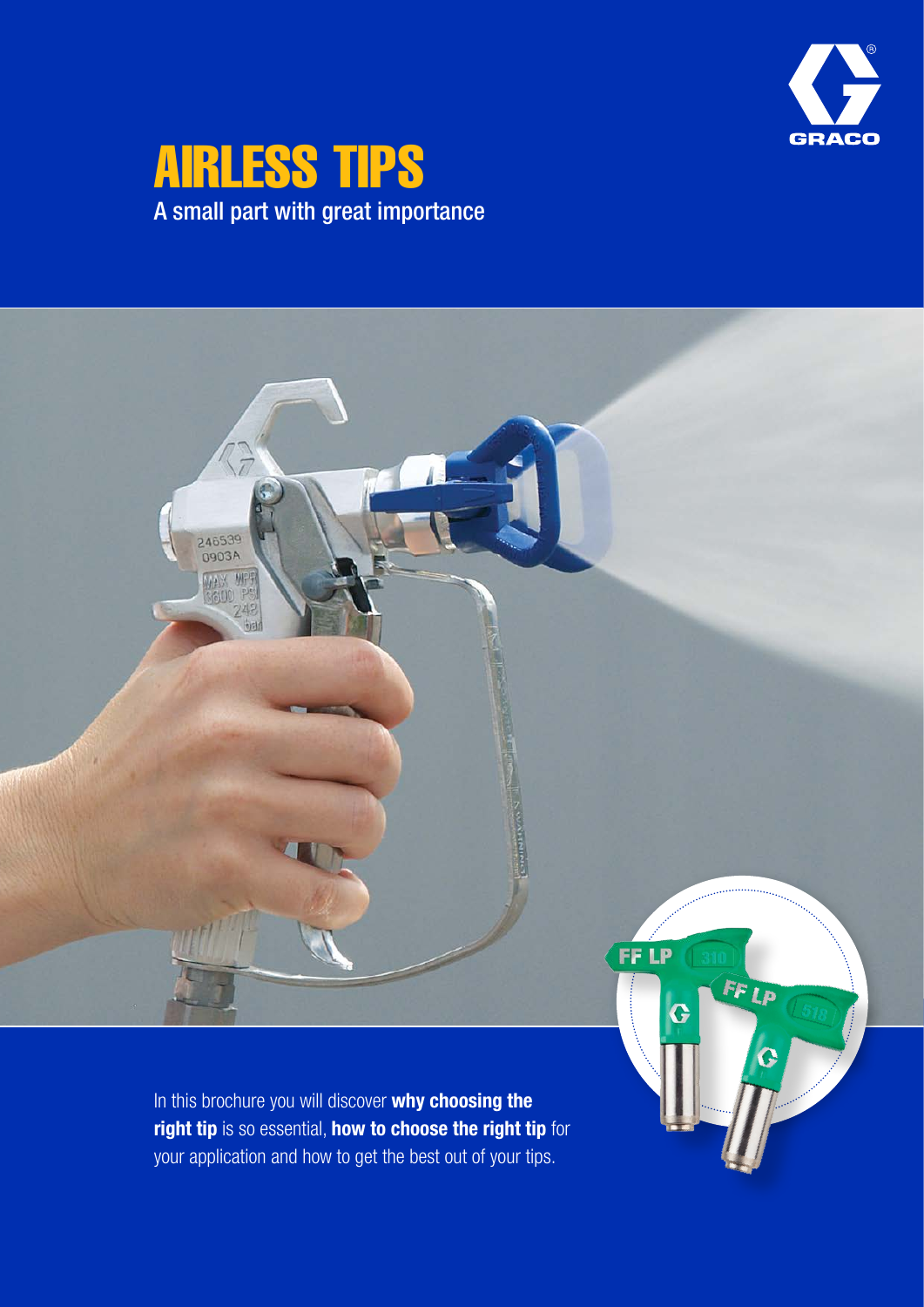# THE IMPORTANCE OF CHOOSING THE RIGHT TIP

This may only be a small part of your sprayer, but your tip is of vital importance. We will explain to you briefly and concisely why this is true.

# What is the purpose of a tip?

An airless paint sprayer pushes the paint under high pressure (up to 350 bar) through the small orifice of the tip. The tip tells the pump how hard it must work in order to maintain the required pressure. The tip ensures that the paint atomises under a certain fan width and flow rate – an effect similar to placing your thumb on the end of a garden hose.

# Why is the choice of a tip so important?

The correct tip ensures less overspray and therefore better control and finish. Consequently, not only will you use less paint, but you will be spending less time on the job.



#### The right tip:

- Increases your performance
- Improves the quality of your work
- Keeps your costs under control



You can compare this to choosing the right bit for your drill. There are bits designed for wood, others are made for metal or concrete. Every bit is available in various sizes. If you use the wrong bit for the wrong surface, you won't get the result you want. The same applies to airless tips.



!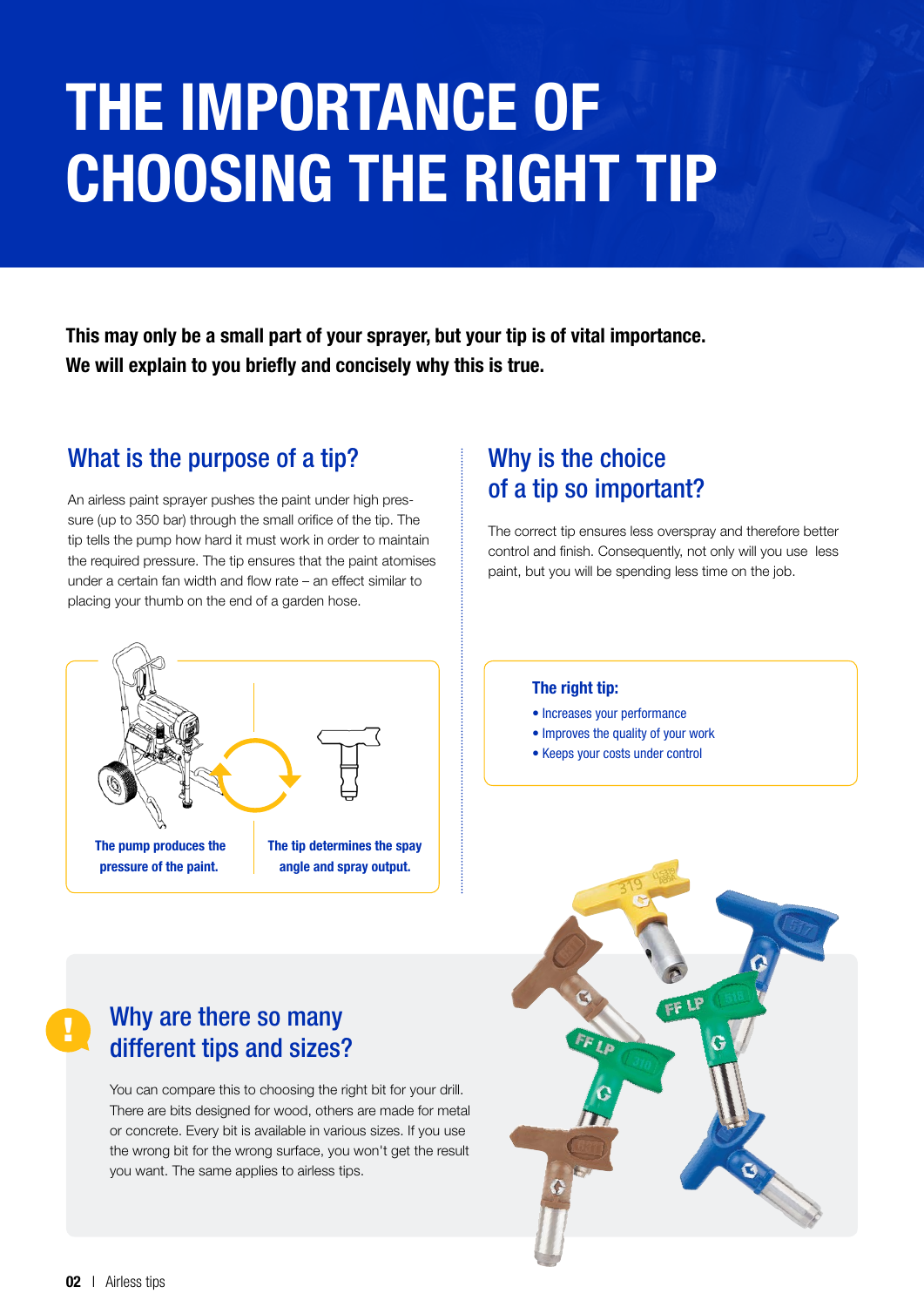# WHAT DOES A TIP TELL YOU? CRACKING THE CODE!

Not all tips look the same. There's a good reason for that. Discover below how various tips differ from one another.

#### The colour tells you which application you can use the tip for

There are four types of tips. Each type is used for a specific application. Each type has its own colour, so you'll be immediately able to recognise them.

- guarantees the best possible finish under lowest pressure for fine finish and wall paints
- for painting walls, suitable for paint spraying in general
- for thin plastering and less fluid materials
- for marking roads

#### The first number indicates the fan width of the tip

The first number stands for the width of the spray distribution (the fan width). It matches the angle you are spraying at. If the number is 5, then you are spraying at an angle of 50°. Multiply that number by 5 and you have a fan width if you hold the pistol 30 cm from the surface.

 $5 \times 5 = 25$  fan width

#### The last two numbers indicate the spray orifice of the tip

The last two numbers of the tip show the size of the spray orifice, indicated in one thousands of an inch. The higher the number, the greater the flow with which you can spray. For example, a '517' tip enables a greater flow than a '515' tip.

You have to take these three factors into consideration when choosing a tip. On pages 4 and 5, we'll go into this in greater detail.

<sup>&#</sup>x27;17' matches an orifice of 0.017 inch or 0.43 mm.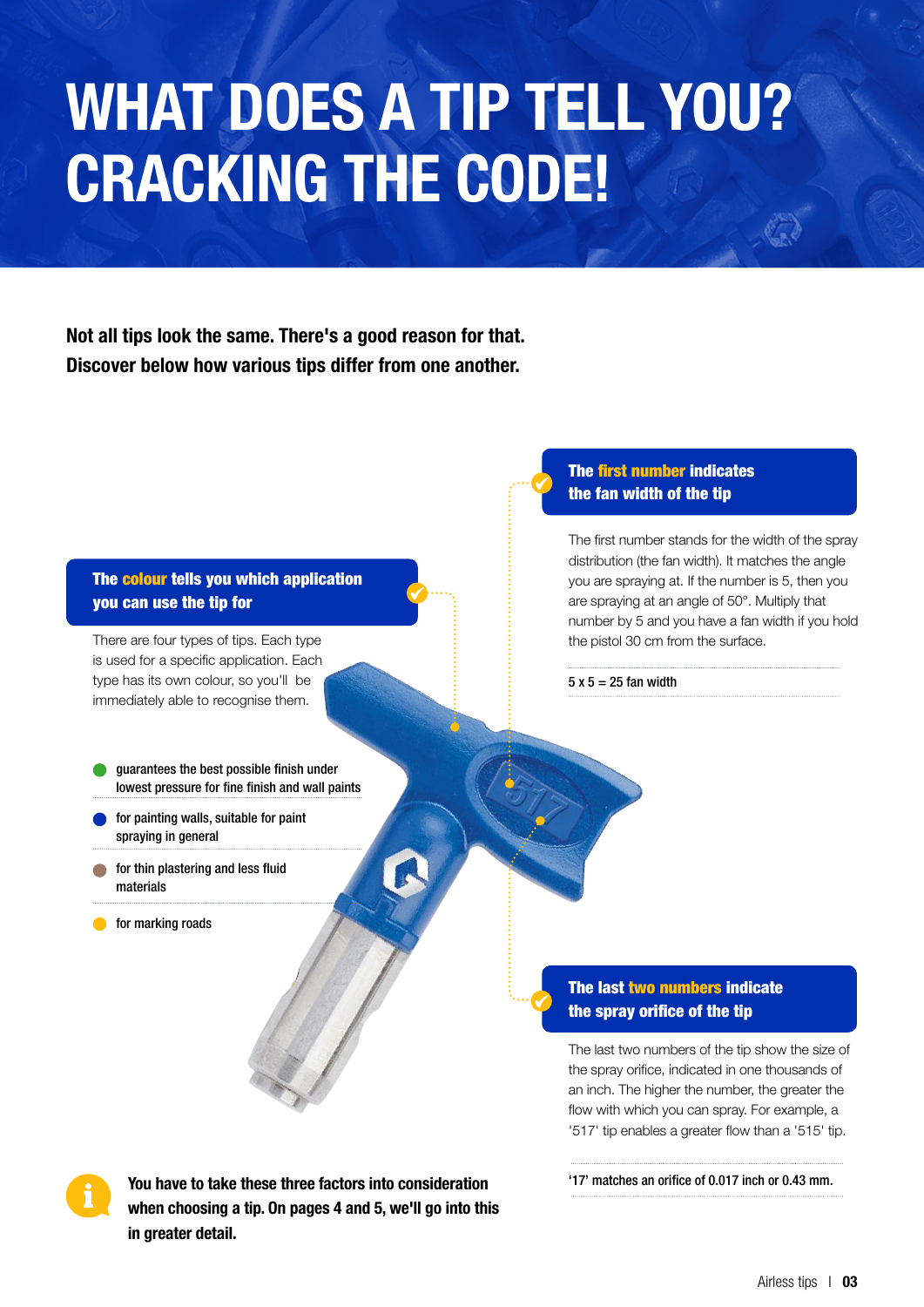# CHOOSING THE RIGHT TIP IN 3 STEPS

Choosing the right tip is done in three steps. First, you determine which application you need the tip for (that is, which material you'll be spraying) and then the fan width and flow rate you need.

#### STEP 1

## Which application do you need the tip for?

Tips were developed for specific applications. Materials used for a fine finish (such as staining or varnishing) require a tip with a smaller orifice. For heavier materials (such as latex), the orifice must be larger. Based on the colour of the tip, you will know immediately which tip is suitable for your application.



For your convenience, on page 6 you will find an overview of the most common tip sizes per material.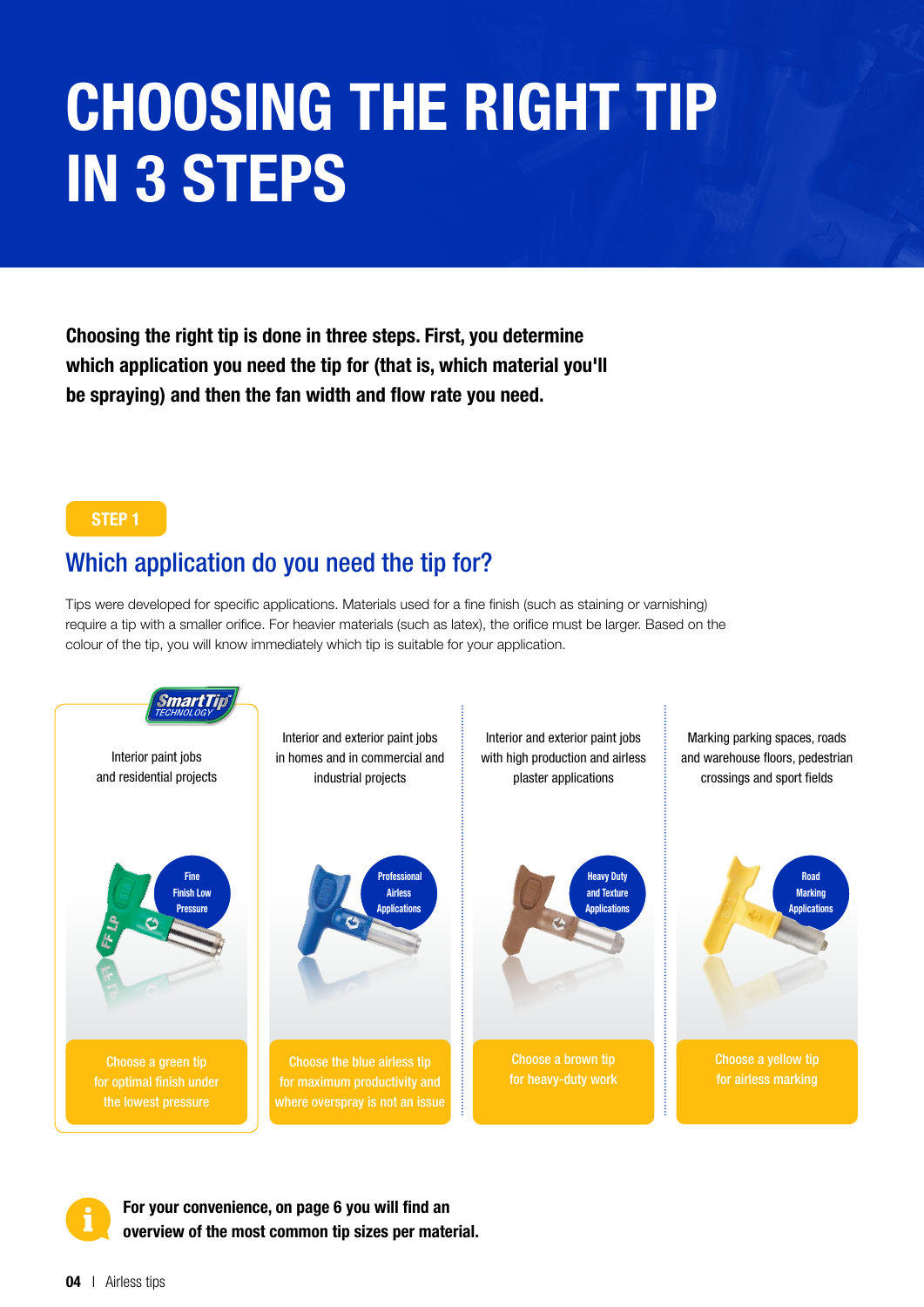

#### STEP 2

## How wide do you want your fan width?

The fan width is determined by the angle when spraying 30 cm from the surface. The wider the spray distribution, the faster you paint larger surfaces, but the consumption of paint is greater. With a smaller distribution, you work more slowly, but you use less paint and you have more control. Determine your fan width and divide that number by 5. That will tell you what the first number of your tip should be.

For example, if the fan width is 25 cm, then the first number of the figure must be 5 (=5x5). *The number 5 matches a spray angle of 50°.* By the way, if you want a fan width of 35 cm, then the first number must be a 7 (7x5=35). The angle in this case is 70°.



#### STEP 3

## What is the maximum flow rate of the sprayer?

The size of the tip orifice determines the quantity of paint sprayed by the tip. The maximum flow rate of your sprayer must always be greater than that of your tip. The actual flow rate depends on the spray pressure and the type of paint used: a higher pressure results in a greater flow rate and heavier paint types reduce the flow rate.

In the table below, choose the flow rate of your tip and check whether the flow rate is appropriate for your machine. Never use a tip size greater than your machine can handle. Your machine must be able to pump at a minimal flow rate.

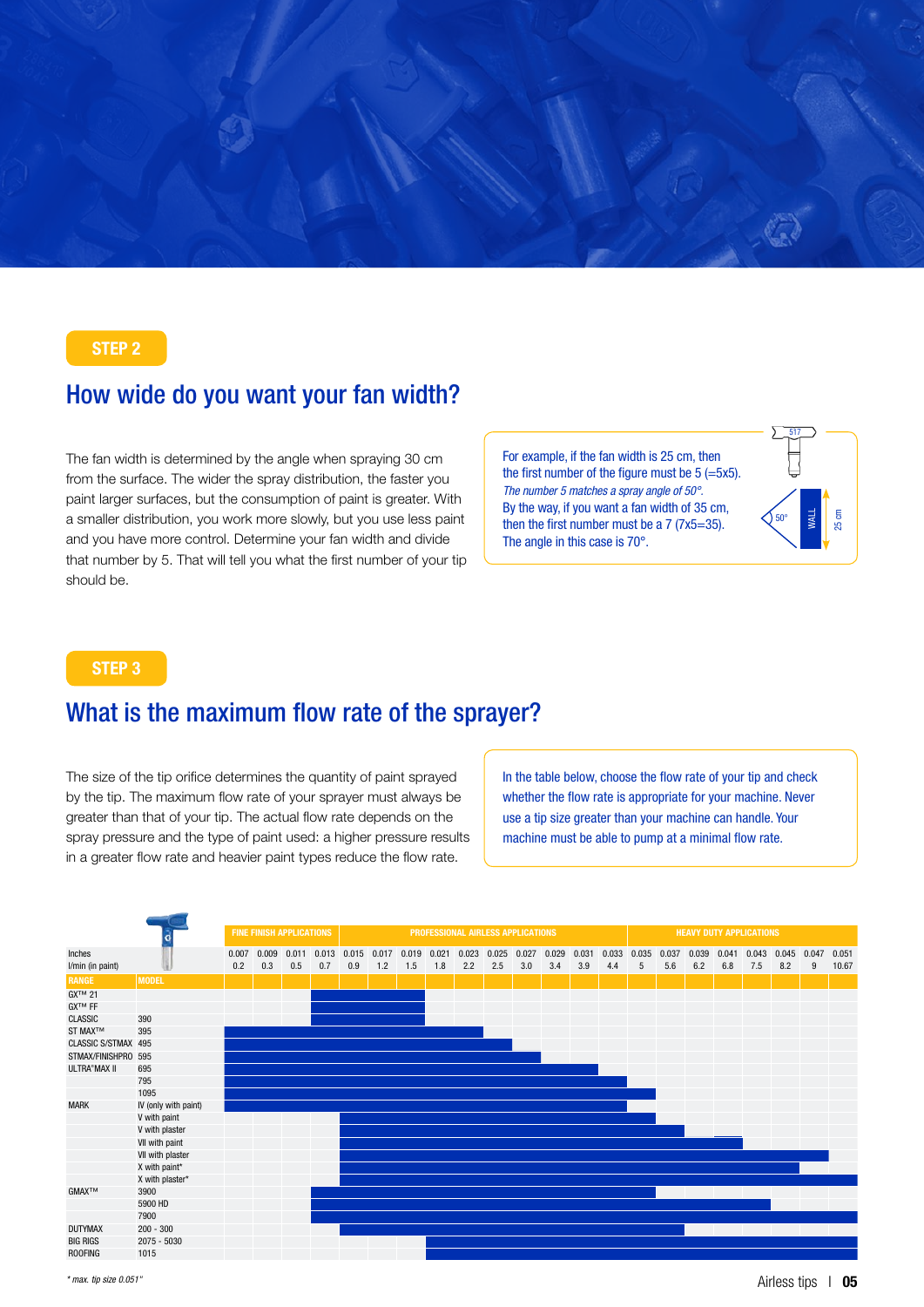# TIP SIZES PER APPLICATION AND MATERIAL

The table below will help you choose the right tip for specific applications and materials.

| $\mathbf{B}$<br><b>Green tip for optimal finish</b><br>under the lowest pressure | <b>Blue airless tip</b><br>for maximum productivity | <b>Brown tip</b><br>for heavy duty |             | <b>Yellow tip for</b><br>airless markings |             |
|----------------------------------------------------------------------------------|-----------------------------------------------------|------------------------------------|-------------|-------------------------------------------|-------------|
| Brush and roll quality Fine Finish paints                                        | $008 - 010$                                         | <b>Block fillers</b>               | $027 - 031$ | Paint for airless                         |             |
| Varnish                                                                          | $010 - 014$                                         | Fire-retardant                     |             | markings                                  | $013 - 055$ |
| Stain                                                                            | $012 - 014$                                         | materials                          | $029 - 035$ | Top-quality outdoor                       |             |
| Azure                                                                            | $012 - 014$                                         | Spatula                            | $029 - 041$ | paint                                     | $015 - 021$ |
| Latex                                                                            | $015 - 019$                                         | <b>Elastomerics</b>                | $027 - 033$ |                                           |             |
| Acrylic paints                                                                   | $015 - 019$                                         | <b>Mastics</b>                     | $041 - 047$ |                                           |             |
| Silicate paints                                                                  | $015 - 019$                                         | Epoxies                            | $043 - 061$ |                                           |             |
| Emulsions                                                                        | $017 - 021$                                         | Asphalt with fibres                | $047 - 053$ |                                           |             |
| Silicone                                                                         | $021 - 025$                                         | Asphalt                            | $031 - 071$ |                                           |             |
| Multi-colours                                                                    | $023 - 025$                                         | Silicate/mineral                   | $027 - 033$ |                                           |             |
| <b>Block fillers</b>                                                             | $023 - 025$                                         |                                    |             |                                           |             |

Ask your dealer or Graco representative for advice about which tip is most suitable for your situation and for more information about all the available tip sizes per tip series.

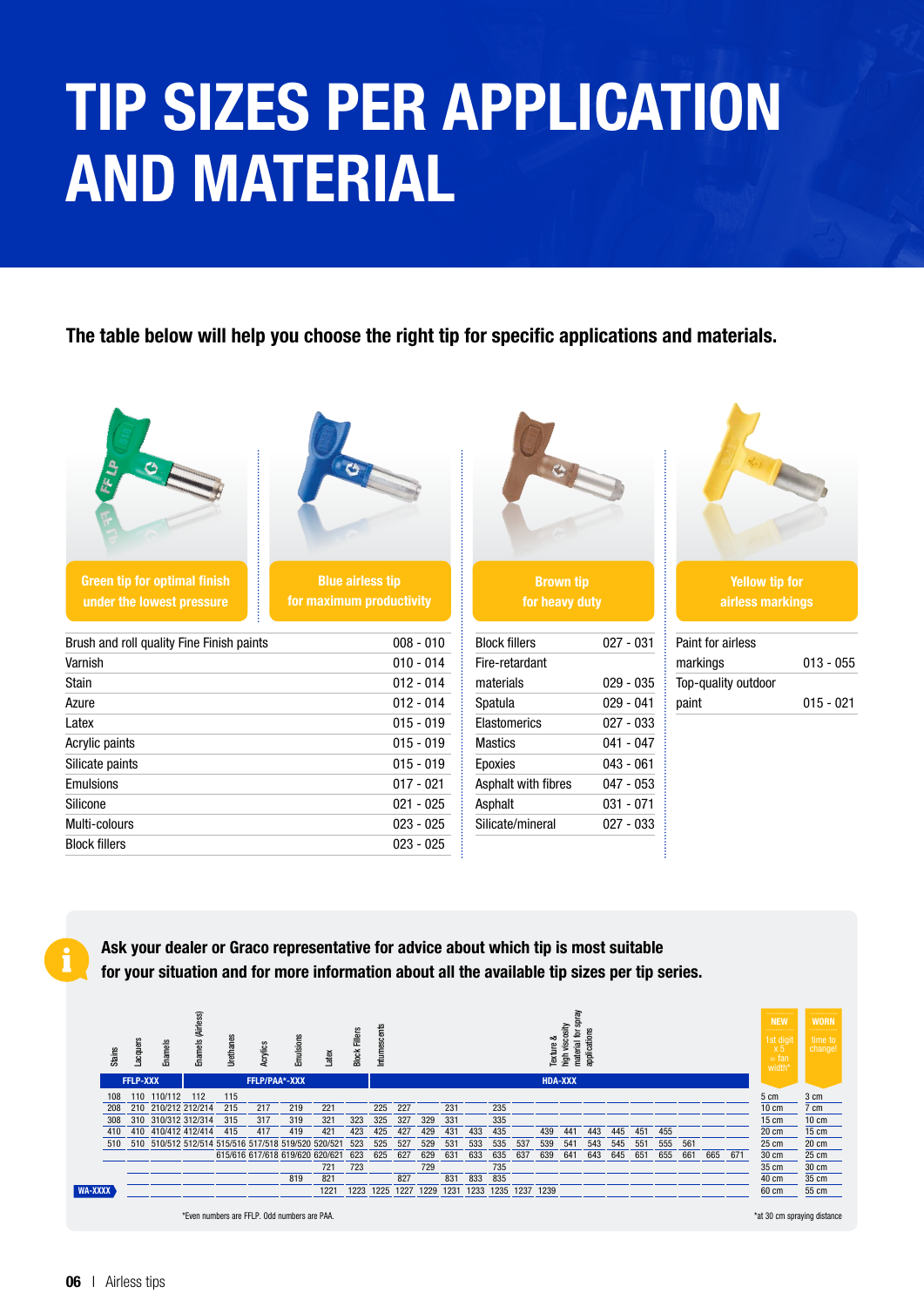# GET THE MOST OUT OF YOUR TIPS

Based on the general information from the previous pages, you can choose the tip best suited for your application. We will provide you with some additional tips & tricks for this.

# Adjusting to the right tip

By experimenting with various tips, you become experienced and can easily decide which tip is the best one for your application.



 $\overline{317}$  2) Decrease the spray angle  $\bigotimes 30^{\circ}$ 

Use a larger tip orifice 19 instead of 17

3 instead of 5

WALL

15 cm

519

# Replacing the tips on time

By remembering the comparison between tips and drilling bits, you'll also be able to understand how tip wear & tear can affect your work. Have you ever tried to drill into concrete with a worn-out bit? If you have, then you must know that it takes longer to drill a hole, that it takes more effort and that the result looks less professional.

This is also the case if you continue to spray with a worn-out tip. What is more, by using a worn-out tip, it's quite possible that you'll exceed the sprayer's maximum flow rate. At the end of the day, the worn-out tip will cost you more than a new one.